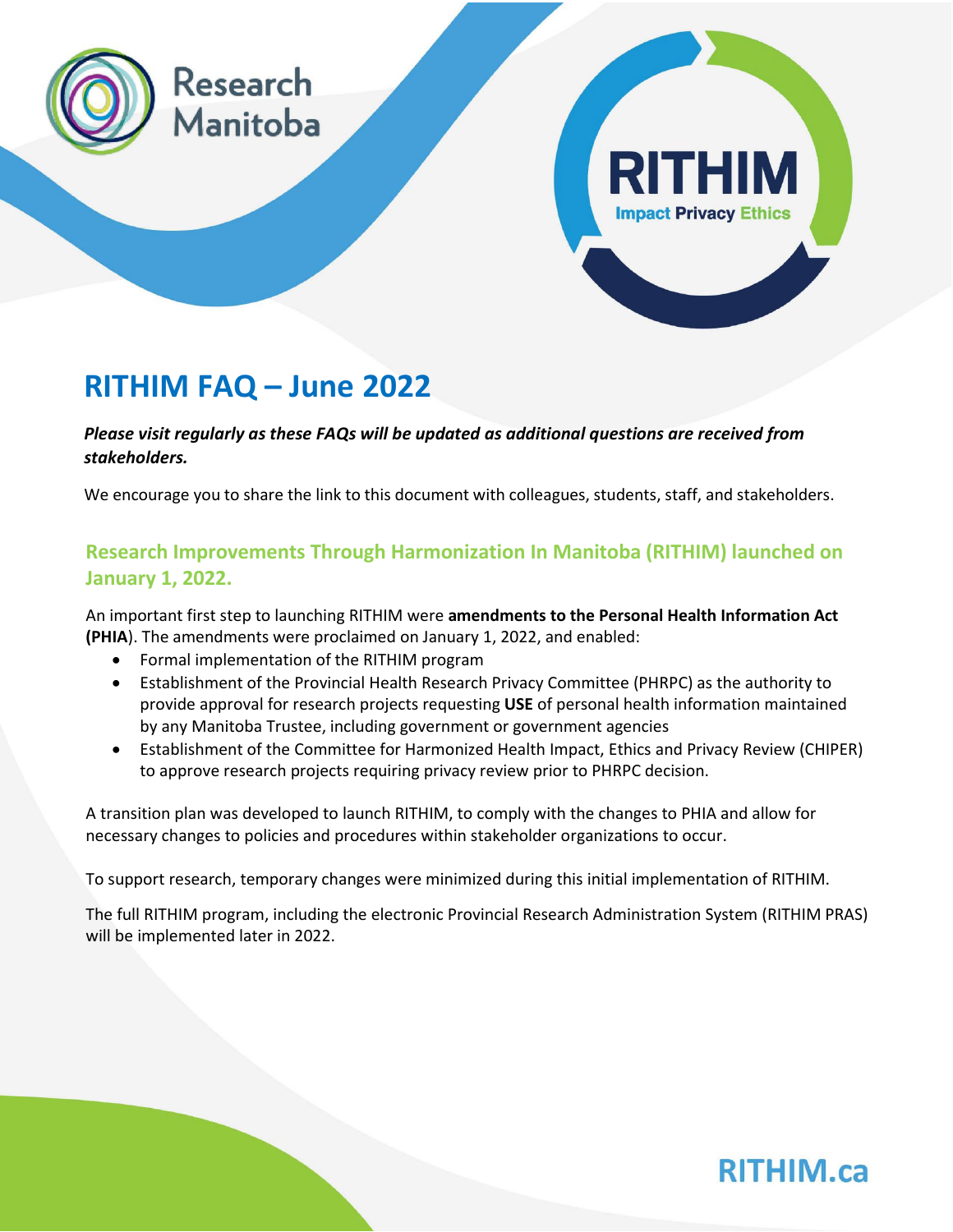

### **CHANGES FOR JANUARY 1, 2022 - Required to comply with PHIA legislation**

#### **Personal Health Information/Privacy Applications**

- The PHIA amendments brought a **NEW REQUIREMENT** for researchers. Effective January 1, 2022, PHRPC is the **ONLY** committee that has authority to provide approval for research projects requesting **USE** of personal health information in Manitoba, however, maintained by any Trustee, including government or government agencies.
	- o Trustees retain the authority to approve **DISCLOSURE** of personal health information maintained by that Trustee (grant access and provide data).
	- o To determine if your research requires PHRPC review please visit *Does my Project [Require](https://www.rithim.ca/does-my-project-require-phrpc-review) PHRPC [Review?](https://www.rithim.ca/does-my-project-require-phrpc-review)*
	- o For additional information on PHRPC, including submission forms, please visit: [https://www.rithim.ca/phrpc-overview.](https://www.rithim.ca/phrpc-overview)
- PHRPC REQUIRES satisfactory confirmation that the proposed research project has been approved by CHIPER, prior to its decision.
	- $\circ$  For the initial January 1, 2022, implementation, CHIPER is now responsible for ensuring that a Research Ethics Board has approved a research project prior to PHRPC decision.
	- o Researchers DO NOT have to complete an application for CHIPER.
	- o The form and mandate of CHIPER will evolve with the full implementation of the RITHIM Program.
	- $\circ$  For this initial implementation, CHIPER does not conduct an ethics review and therefore, has been established as a smaller committee with members from the existing University of Manitoba Health Research Ethics Board (HREB) and Biomedical Research Ethics Board (BREB) memberships. Additional members will join CHIPER once the full launch of the RITHIM program occurs later in 2022.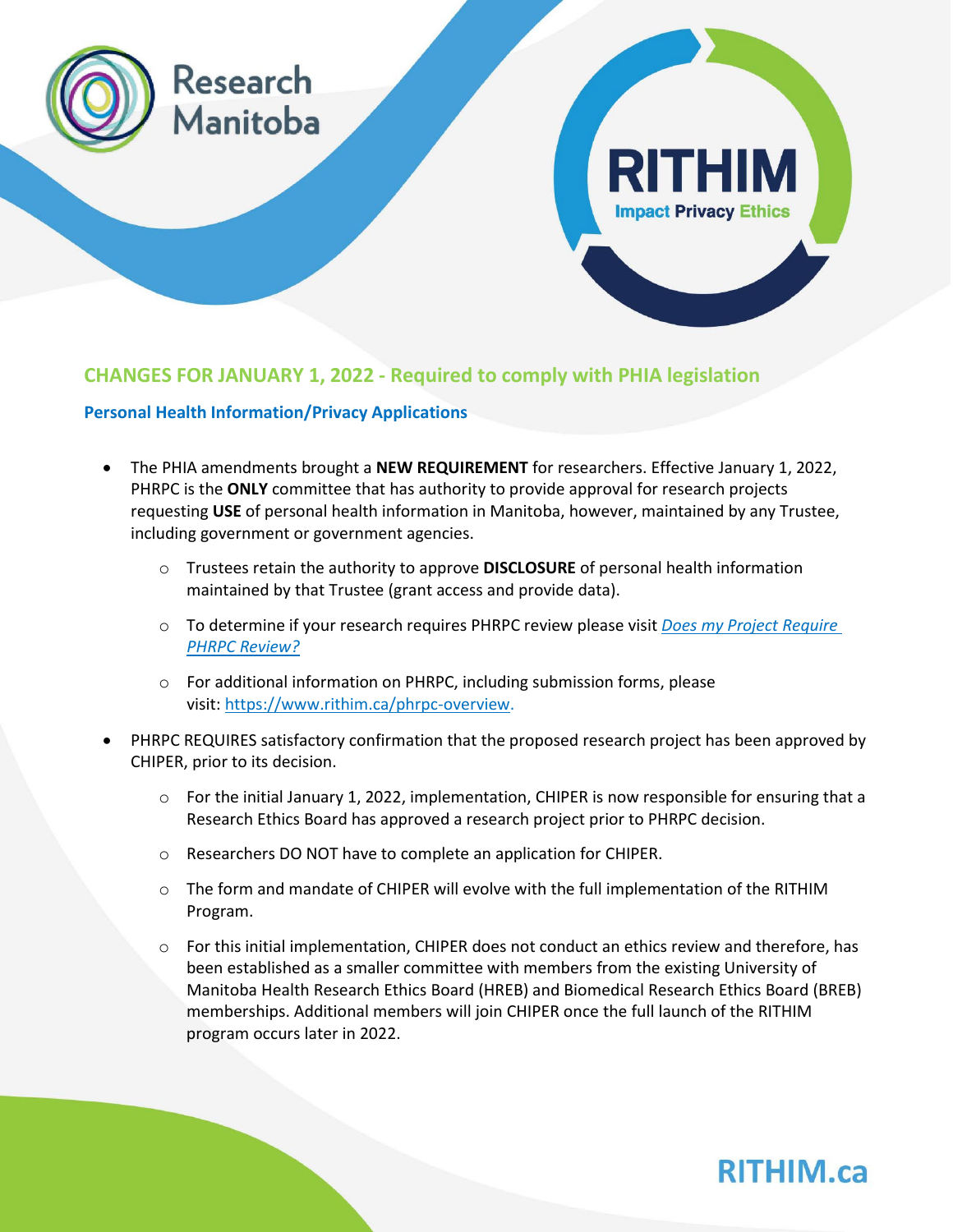

### **Organizational Impact Applications**

• Researchers will continue to use existing processes. Trustees retain the authority to approve **DISCLOSURE** of personal health information maintained by that Trustee (grant access and provide data).

### **Research Ethics Board Applications**

• Researchers will continue to use existing processes. Ethics Board approval is required as input to CHIPER and PHRPC decisions.

#### **RITHIM – Additional Questions?**

The focus of these FAQs is the changes following the launch of RITHIM on January 1, 2022. Additional information about the electronic Provincial Research Administration System (RITHIM PRAS) and implementation of the full RITHIM mandate will be forthcoming later in 2022.

Still have questions? Please email [rithim@researchmb.ca.](mailto:rithim@researchmb.ca)

### **What do the acronyms mean?**

**CHIPER** - **C**ommittee for Harmonized **H**ealth **I**mpact, **P**rivacy, and **E**thics **R**eview – Committee for Harmonized Health Impact, Privacy, and Ethics Review – CHIPER was established on January 1, 2022, and will evolve with the launch of RITHIM PRAS later in 2022.

- As of January 1, 2022, CHIPER was established as required by the PHIA legislative changes, in order to approve research projects prior to a decision by the new Provincial Health Research Committee (PHRPC).
- Later in 2022, CHIPER will become the new provincial health research ethics board replacing the other health research ethics boards province-wide. It will continue to operate under RITHIM and will meet monthly with PHRPC to review applications. It will review all health research ethics applications in Manitoba.

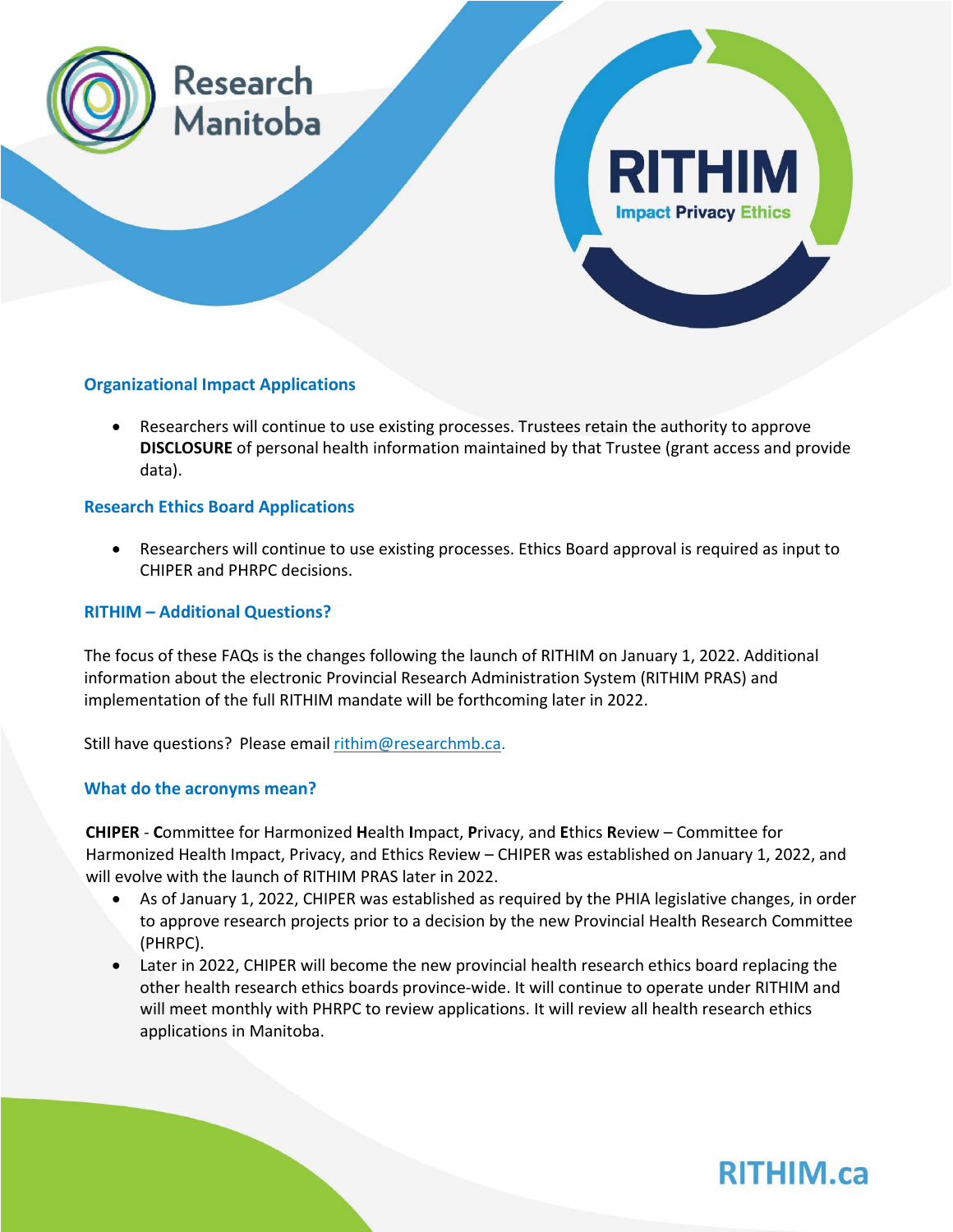

**RITHIM - R**esearch **I**mprovements **T**hrough **H**armonization **I**n **M**anitoba - RITHIM is a new provincial program for harmonizing health research reviews in Manitoba. An initial implementation of RITHIM began on January 1, 2022, which included the creation of CHIPER and PHRPC. Later in 2022, the role of RITHIM will expand to include its full mandate and introduce RITHIM PRAS, the new software solution to support applications and reviews.

**PHRPC** - **P**rovincial **H**ealth **R**esearch **P**rivacy **C**ommittee - Provincial Health Research Privacy Committee - PHRPC replaced Manitoba Health's Health Information Privacy Committee (HIPC). Effective January 1, 2022, PHRPC is the **ONLY** committee that has authority to provide approval for research projects requesting **USE** of personal health information in Manitoba, however, maintained by any Trustee, including government or government agencies. PHRPC is made up of members appointed by Manitoba's Health Minister.

**PI** - **P**rincipal **I**nvestigator - The lead researcher on a team who is responsible for the overall conduct of a research project including:

- conducting all research and research-related activities ethically;
- managing the activities of all members of the local research team, in compliance with all applicable policies, guidelines, and regulations; and
- authorizing activity and expenses on a funded research project.

**RITHIM PRAS** - **P**rovincial **R**esearch **A**dministration **S**ystem - RITHIM PRAS is RITHIM's electronic application that will be the single point of entry for all health research ethics, privacy, and impact applications and reviews. It is currently in development, and we expect it to be ready later in 2022.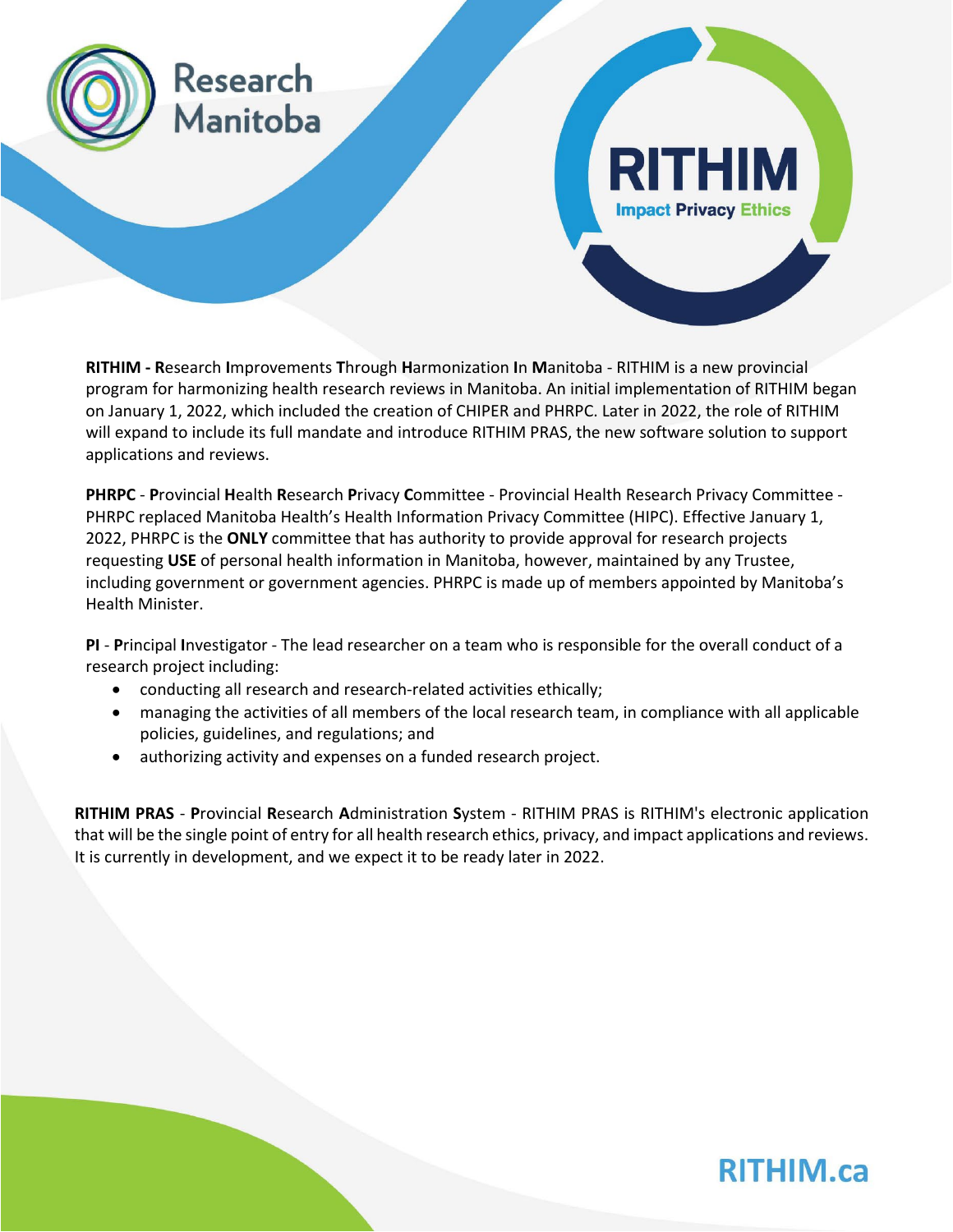

#### **What changes for PIs on January 1, 2022?**

- **Personal Health Information/Privacy assessment**
	- The PHIA amendments brought a **NEW REQUIREMENT** for researchers. Effective January 1, 2022, PHRPC is the **ONLY** committee that has authority to provide approval for research projects requesting **USE** of personal health information in Manitoba, however, maintained by any Manitoba Trustee.
	- Trustees retain the authority to approve **DISCLOSURE** of personal health information maintained by that Trustee (grant access and provide data).
	- To determine if your research requires PHRPC review please visit *[Does my Project](https://www.rithim.ca/does-my-project-require-phrpc-review)  [Require PHRPC Review?](https://www.rithim.ca/does-my-project-require-phrpc-review)*
	- With the launch of RITHIM PRAS later in 2022, a single electronic application form will be used, eliminating the need for this separate form.
	- **Please complete a PHRPC Application Form at [https://www.rithim.ca/phrpc-submission](https://www.rithim.ca/phrpc-submission-information)**[information](https://www.rithim.ca/phrpc-submission-information) and email one (1) signed copy along with the required supporting documentation to PHRPC@researchmb.ca.
	- Any proposed changes to a research project that was previously approved by the HIPC or PHRPC must be reported to PHRPC for review and approval. Please complete a Protocol Amendment Form at<https://www.rithim.ca/phrpc-submission-information> and email one (1) signed copy along with the required supporting documentation to PHRPC@researchmb.ca.
	- For all applications that received conditional approval from the HIPC committee prior to January 1, 2022, applicants have one (1) year from the date of the conditional approval to resubmit to the HIPC for review. The HIPC chair is being retained for a period of one (1) year to facilitate the completion of conditional approvals. Please email the required documentation and responses to the conditional approval letter to HIPC@gov.mb.ca for review and full approval. If the requested information is not submitted within this time period, a new application will need to be submitted to PHRPC.
	- For applications involving First Nations, Metis, or Inuit populations and communities, evidence of appropriate approvals is required by PHRPC before it will render a decision.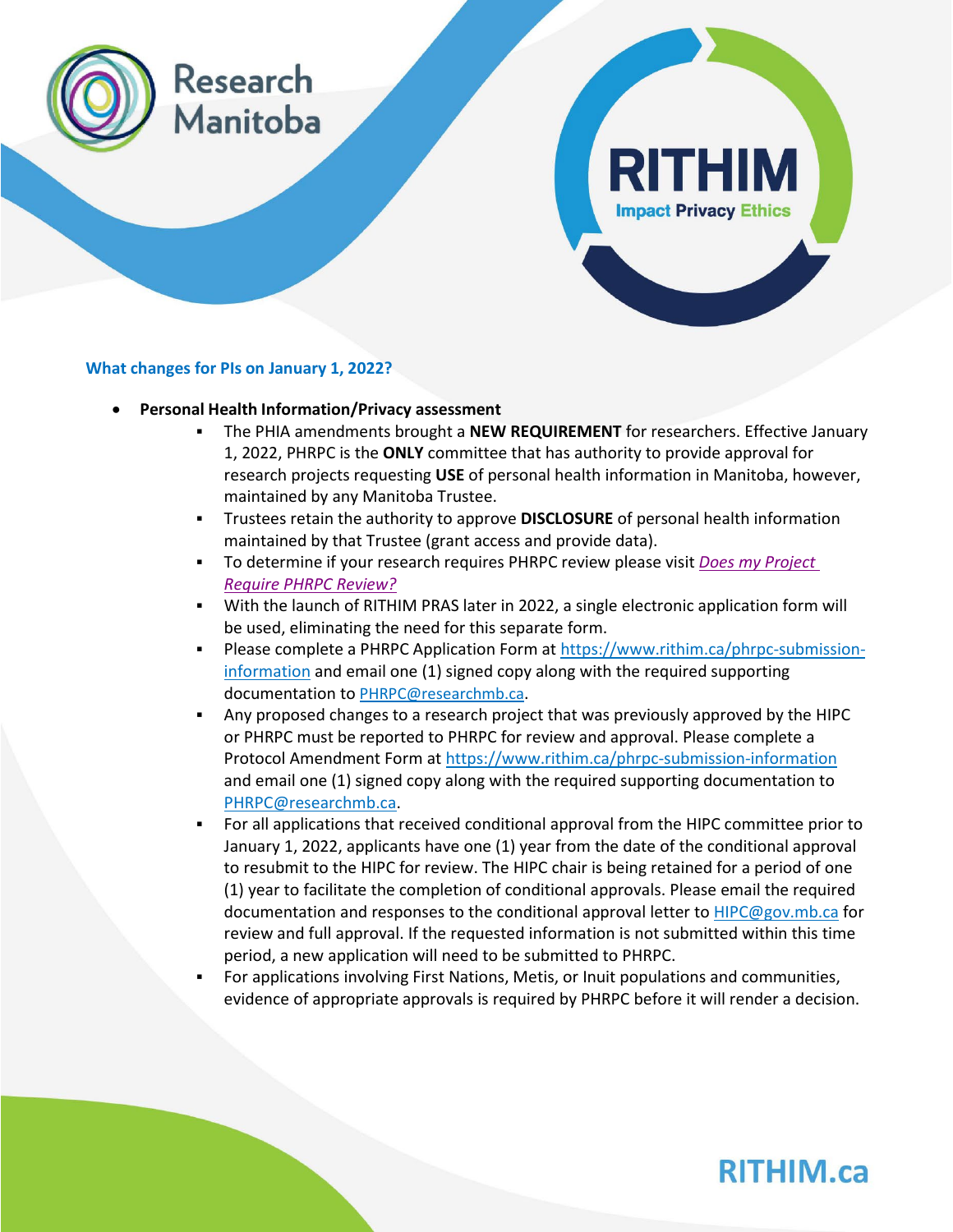

- **Organizational Impact Applications**
	- Researchers should continue to use existing processes. Trustees retain the authority to approve **DISCLOSURE** of personal health information maintained by that Trustee (grant access and provide data).
- **Research Ethics Board Applications**
	- Researchers will continue to use existing processes. Ethics Board approval is required as input to CHIPER and PHRPC decisions.
	- Researchers are not required to submit applications for CHIPER review. RITHIM staff will work with REB staff to coordinate inclusion of approved studies for CHIPER review.

### **What changes for REBs on January 1, 2022?**

- Researchers will continue to use existing processes. Ethics Board approval is required as input to CHIPER and PHRPC decisions.
- For studies where a researcher has submitted a PHRPC application, RITHIM staff will work with REB staff to coordinate inclusion of approved studies for CHIPER review

### **How do applications flow through the committees as of January 1, 2022?**

- Researchers are responsible to submit applications for organizational impact review
- Researchers are responsible to submit applications to REBs for ethics review
- Researchers are responsible to submit applicationsto PHRPC for privacy review (ifrequired)
	- To determine if your research requires PHRPC review please visit *[Does my Project Require](https://www.rithim.ca/does-my-project-require-phrpc-review)  [PHRPC Review?.](https://www.rithim.ca/does-my-project-require-phrpc-review)*
	- REB and PHRPC applications should be submitted at the same time.
- Researchers DO NOT have to complete an application for CHIPER.
	- RITHIM staff work with REB staff to coordinate inclusion of applicable studies for CHIPER review.
- CHIPER meets to ensure that REB approvals are in place prior to rendering a PHRCP decision.

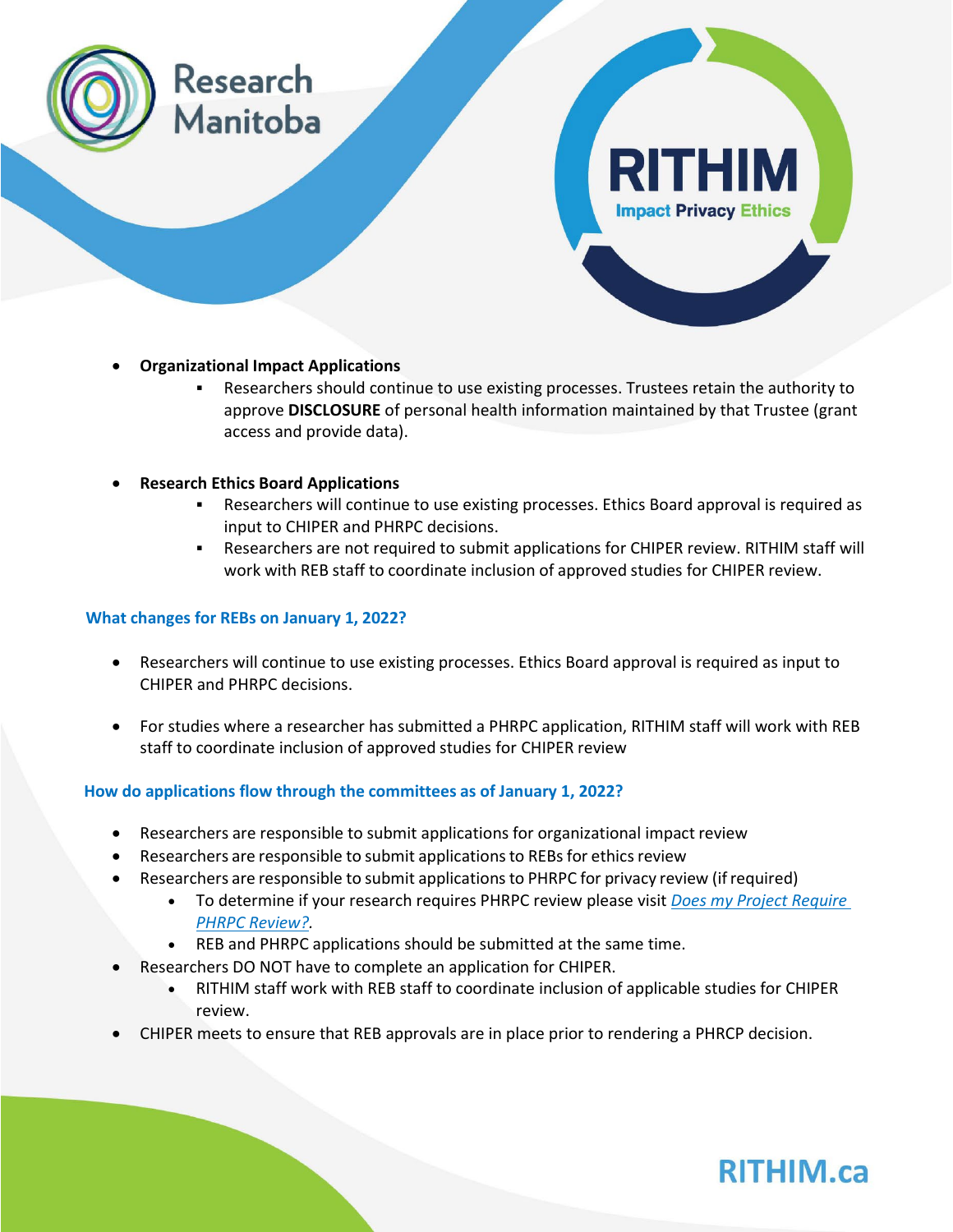

### **What changes for Organizational Impact Reviews on January 1, 2022?**

- Researchers will continue to use existing processes.
- Trustees retain the authority to approve **DISCLOSURE** of personal health information maintained by that Trustee (grant access and provide data).
- Trustee approval for **DISCLOSURE** may require PHRPC approval for **USE**. Please visit *[Does my Project](https://www.rithim.ca/does-my-project-require-phrpc-review)  [Require PHRPC Review?](https://www.rithim.ca/does-my-project-require-phrpc-review)* to determine which research project require PHRPC approval.

### **What forms will PHRPC use until the electronic application system launches?**

- Please complete a PHRPC Application Form at [https://www.rithim.ca/phrpc-submission](https://www.rithim.ca/phrpc-submission-information)[information](https://www.rithim.ca/phrpc-submission-information) and email one (1) signed copy along with the required supporting documentation to [PHRPC@researchmb.ca.](mailto:PHRPC@researchmb.ca)
- Any proposed changes to a research project that was approved by the HIPC or PHRPC must be submitted to PHRPC for review and approval. Please complete a Protocol Amendment Form at <https://www.rithim.ca/phrpc-submission-information> and email one (1) signed copy along with the required supporting documentation to [PHRPC@researchmb.ca.](mailto:PHRPC@researchmb.ca)

### **What if a project was conditionally approved by a REB or HIPC prior to January 1, 2022?**

- If a project was conditionally approved by HIPC:
	- $\circ$  For all applications that received conditional approval from the HIPC committee prior to January 1, 2022, applicants have one (1) year from the date of the conditional approval to resubmit to the HIPC for review. Please email the required documents and responses to the conditional approval letter to [HIPC@gov.mb.ca](mailto:HIPC@gov.mb.ca) for review and full approval. If the requested information is not submitted within this time period, a new application will need to be submitted to the PHRPC.
- If a project was conditionally approved by an REB:
	- Please submit the required documents and additional information using the existing forms and processes on the original REB website.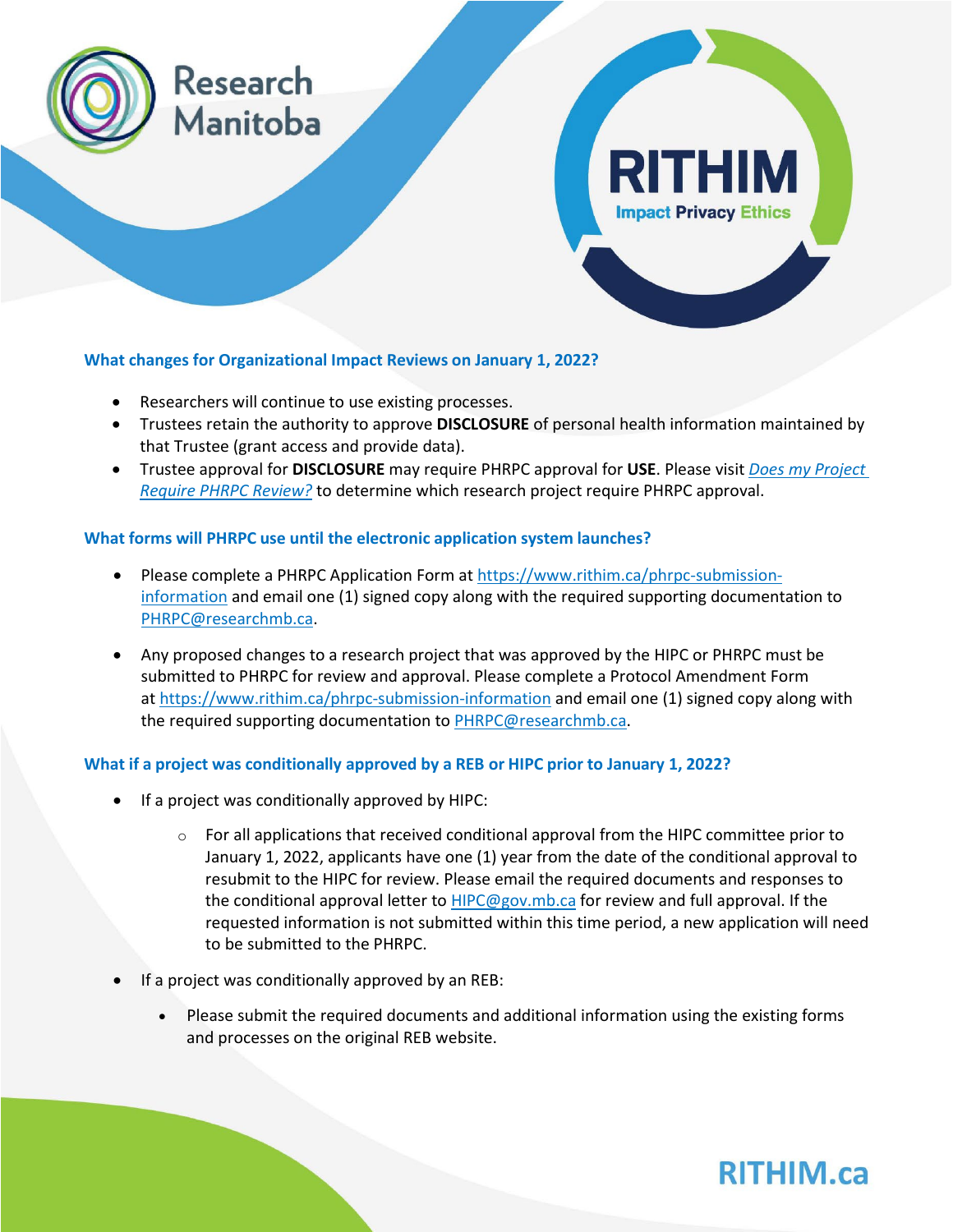

**How are post-approval forms such as amendments/annual renewals/study closures, etc. handled after January 1, 2022?**

- If a project was approved by PHRPC:
	- $\circ$  Any proposed changes to a research project that was approved by the HIPC or PHRPC must be submitted to PHRPC for review and approval. Please complete a Protocol Amendment Form at <https://www.rithim.ca/phrpc-submission-information> and email one (1) signed copy along with the required supporting documentation to [PHRPC@researchmb.ca.](mailto:PHRPC@researchmb.ca)
- If a project was approved by a REB:
	- $\circ$  Please submit post-approval forms using the existing forms and processes on the original REB website.

#### **Do I need to submit PHRPC and REB applications at the same time?**

- Yes. This helps us harmonize the review process and will save applicants' time! We ask that researchers submit applications for PHRPC and REB approval at the same time if both are required.
- With the launch of RITHIM PRAS later in 2022, a single electronic application form will be used, eliminating the need to submit multiple applications.

### **Have post-secondary institutions outside of the University of Manitoba been involved in the development of RITHIM?**

• Yes, RITHIM has had consultation with and participation from many post-secondary institutions, the health system and service delivery organizations, government and industry.